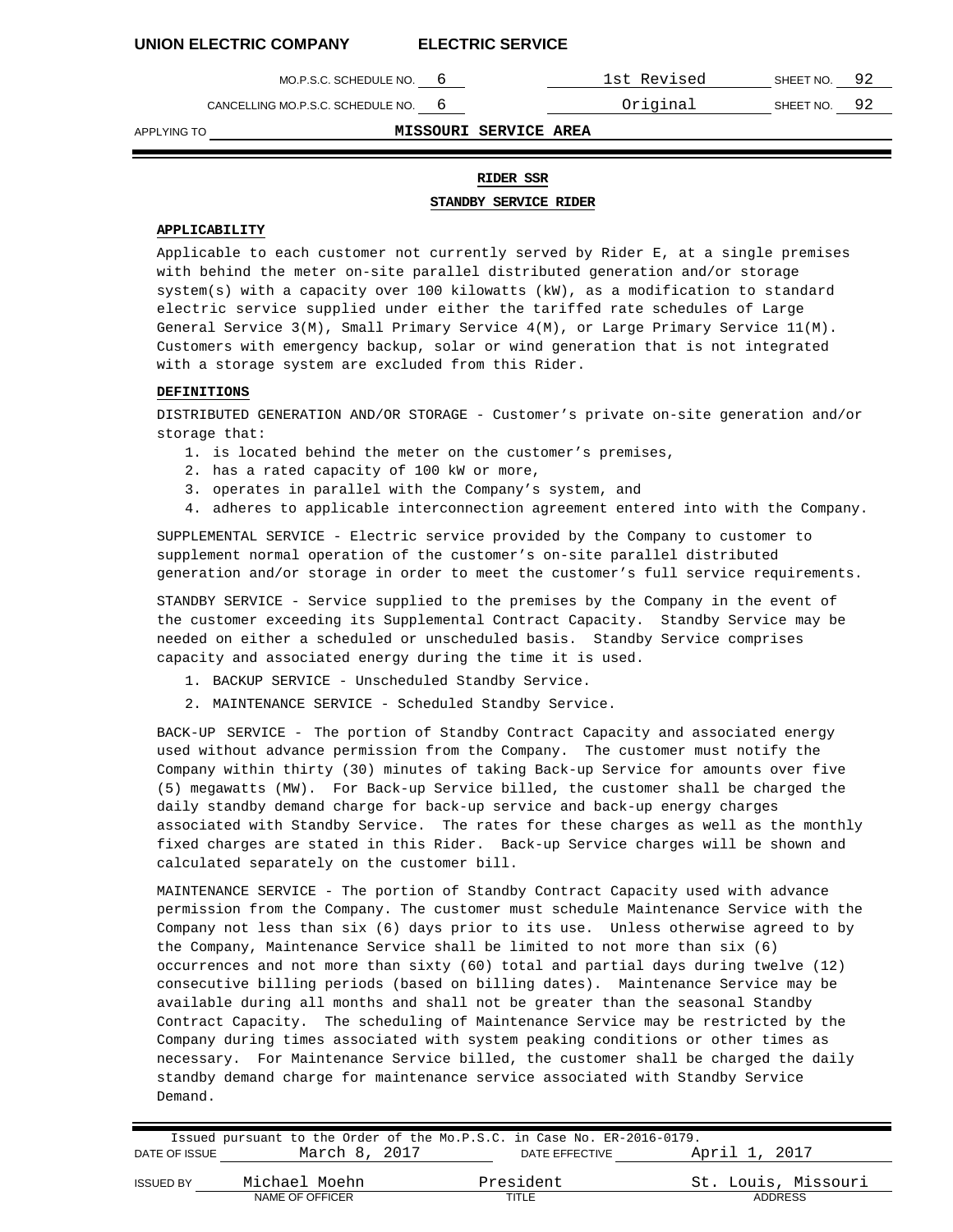MO.P.S.C. SCHEDULE NO. 6 **CONTACT CONTACT CONTACT SHEET NO. 92.1** 

CANCELLING MO.P.S.C. SCHEDULE NO. SHEET NO. SHEET NO.

APPLYING TO **MISSOURI SERVICE AREA**

#### **RIDER SSR**

**STANDBY SERVICE RIDER (Cont'd.)**

### **DEFINITIONS (Cont'd.)**

MAINTENANCE SERVICE (Cont'd.) - The rates for these daily demand charges as well as the monthly fixed charges are stated in this Rider. Energy charges for Maintenance Service associated with the Standby Service will be billed as standard energy charges per the applicable tariffed rate schedule. Maintenance Service charges will be shown and calculated separately on the customer bill.

SUPPLEMENTAL CONTRACT CAPACITY - The customer must designate and contract by season the maximum amount of demand, in kW, taken at the premises through the billing meter that may be billed on the applicable standard tariffed rate and shall be mutually agreeable to customer and Company. The Supplemental Contract Capacity shall insofar as possible estimate ninety percent (90%) of the historic or probable loads of the facility as adjusted for customer generation.

STANDBY CONTRACT CAPACITY - The higher of:

- 1. The number of kilowatts mutually agreed upon by Company with customer as representing the customer's maximum service requirements under all conditions of use less Supplemental Contract Capacity, and such demand shall be specified in customer's Electric Service Agreement. Such amount shall be seasonally designated and shall not exceed the nameplate rating(s) of the customer's own generation. The amount of Standby Contract Capacity will generally consider the seasonal (summer or winter billing periods) capacity ratings and use of the generator(s), or may be selected based on a Company approved load shedding plan.
- 2. The maximum demand established by customer in use of Company's service less the product of Supplemental Contract Capacity and 110%.

Fixed monthly charges for generation and transmission access and facilities shall be levied upon a capacity not to exceed the nameplate rating(s) of the customer's generating unit(s).

SUPPLEMENTAL DEMAND - The lesser of:

- 1. Supplemental Contract Capacity or
- 2. The Total Billing Demand in this Rider.

STANDBY SERVICE DEMAND - The Total Billing Demand as determined in this Rider in excess of the Supplemental Contract Capacity.

TOTAL BILLING DEMAND - Total Billing Demand for purposes of this Rider shall be the maximum 15 minute demand established during peak hours or 50% of the maximum 15 minute demand established during off-peak hours, whichever is greater, but in no event less than 100 kW for Large General Service or Small Primary Service, nor less than 5,000 kW for Large Primary Service.

Peak and off-peak hours are defined as follows:

Peak hours: 10:00 A.M. to 10:00 P.M., Monday through Friday

Off-peak hours: All other hours including the entire 24 hours of the tariffed holidays as defined in the base tariff. All times stated above apply to the local effective time.

|                  |                 | Issued pursuant to the Order of the Mo.P.S.C. in Case No. ER-2016-0179. |                     |
|------------------|-----------------|-------------------------------------------------------------------------|---------------------|
| DATE OF ISSUE    | March 8, 2017   | DATE EFFECTIVE                                                          | April 1, 2017       |
| <b>ISSUED BY</b> | Michael Moehn   | President                                                               | St. Louis, Missouri |
|                  | NAME OF OFFICER | TITLE                                                                   | <b>ADDRESS</b>      |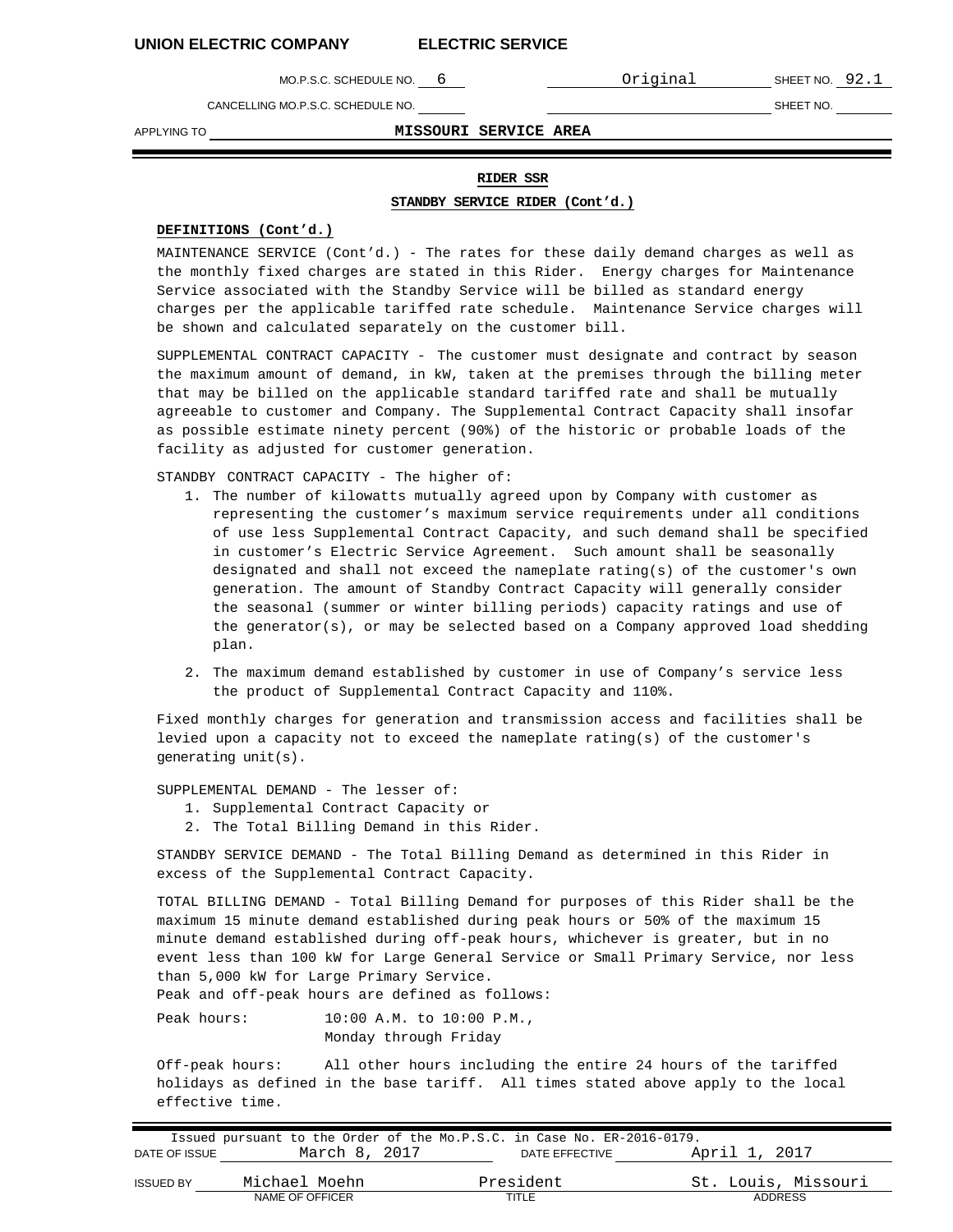CANCELLING MO.P.S.C. SCHEDULE NO. 6 **CANCELLING MO.P.S.C. SCHEDULE NO.** 6

MO.P.S.C. SCHEDULE NO. 6 1st Revised SHEET NO. 92.2

### APPLYING TO **MISSOURI SERVICE AREA**

**RIDER SSR STANDBY SERVICE RIDER (Cont'd.)**

#### **GENERAL PROVISIONS**

The contract term shall be one (1) year, automatically renewable, unless usage, plant modifications or additional generation requires a change to Supplemental Contract Capacity or Standby Contract Capacity.

The Company will install and maintain the necessary suitable meters for measurement of service rendered hereunder. The Company may inspect generation logs or other evidence that the customer's generator is being used in accordance with the provisions this Rider.

Power production equipment at the customer site shall not commence parallel operation until after inspection by the Company and a written interconnection agreement is executed. The sale of excess energy to the Company may be included in the interconnection or other agreement.

If at any time customer desires to increase demand above the capacity of Company's facilities used in supplying said service due to plant modifications, customer will sign a new agreement for the full capacity of service required and in accordance with applicable rules governing extension of its distribution system.

In addition to the charges in the applicable rate schedule, customers taking service under this Rider will be subject to the applicable Administrative Charge, Generation and Transmission Access Charges, and the Facilities Charge each month contained herein. If customer chooses the Time-Of-Day (TOD) option under the applicable rate schedule such option will apply to this Rider SSR as well.

Those customers choosing to install more than one (1) generating unit on the same premises will have a twenty five percent (25%) discount applied to the monthly Generation and Transmission Access Charges and Facilities Charges applicable to each additional generator on the same premises.

In addition to the above specific rules and regulations, all of Company's General Rules and Regulations shall apply to the supply of service under this Rider.

In the event a customer adds distributed generation and/or storage after investments are made by the Company in accordance with the net revenue test described in the Company's line extension policy, the Company may require reimbursement by the customer. Such reimbursement shall be limited to that investment which was incurred within the previous five years and shall be based upon the change in load requirements on the Company's electric system.

Fuel and Purchased Power Adjustment (Rider FAC). Applicable to all billed kilowatthours (kWh) of energy under this Rider.

\*Energy Efficiency Investment Charge (Rider EEIC). Applicable to all billed kilowatthours (kWh) of energy under this Rider excluding kWh of energy supplied to customers that have satisfied the opt-out provisions of Section 393.1075, RSMo.

\*\*Renewable Energy Standard Rate Adjustment Mechanism (Rider RESRAM). Applicable to all billed kilowatt-hours (kWh) of energy under this Rider.

\*Indicates Change. \*\*Indicates Addition.

|               | Issued pursuant to the Order of the Mo.P.S.C. in Case No. ER-2021-0240. |                      |                |                     |  |
|---------------|-------------------------------------------------------------------------|----------------------|----------------|---------------------|--|
| DATE OF ISSUE | February 14, 2022                                                       |                      | DATE EFFECTIVE | February 28, 2022   |  |
|               |                                                                         |                      |                |                     |  |
| ISSUED BY     | Mark C. Birk                                                            | Chairman & President |                | St. Louis, Missouri |  |
|               | NAME OF OFFICER                                                         | TITI F               |                | <b>ADDRESS</b>      |  |